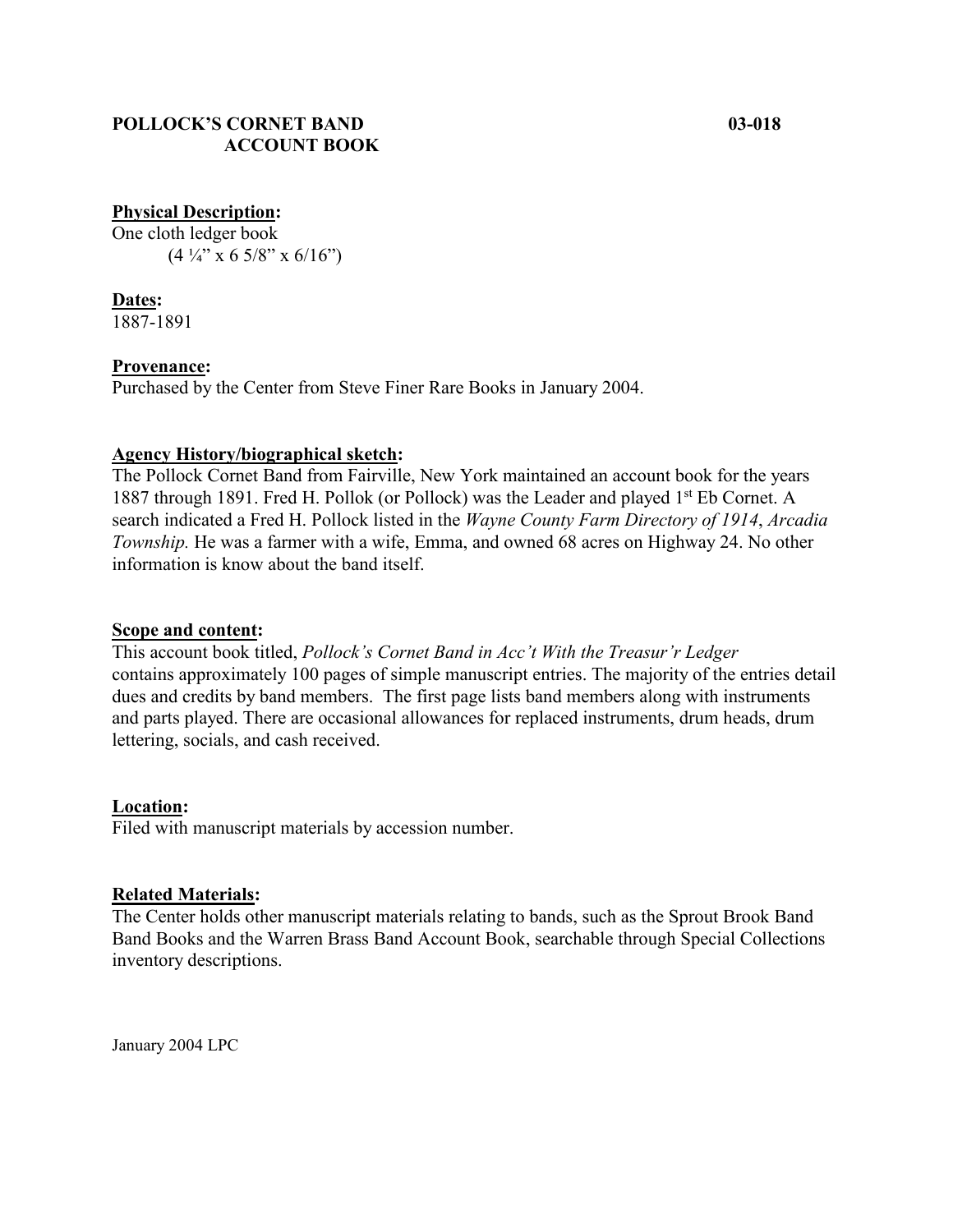POLLOCK, FRED H. (EMMA) farmer O 68a rd3 Newark H24 W T. **Page 229**

#### **WAYNE COUNTY FARM DIRECTORY 1914 ARCADIA TOWNSHIP (Population, 8,672)**

**From the book: "Ontario and Wayne Counties: A Rural Directory and Reference Book Including a Road Map of the Two Counties Covered", Orange Judd Company, New York, 1914.**

#### **EXPLANATION**

1st - Name of individual or firm; people paid extra money to have their names in all caps.

2nd - wife' name in parenthesis if the individual be married

3rd - number of children in the family under 21 (e.g. 3 ch means three children)

4th - business or occupation

5th - the chief crop or specialty is in parentheses

6th - property upon which individual has residence.

Bds. means boards

O H&L means owns house and lot.

T H&L means tenant house and lot.

O (figures a) designates number of acres in farm owned.

T (figures a) designates number of acres in farm for which money rent is paid.

WOS (figures a) designates number of acres worked on shares.

7th - number of the rural deilvery route and post office from which mail is received. H (figures) designates the highway on which the individual has residence (This map can be found, along with the original Directory, at the Office of the County Historian, Lyons, NY.

8th number - phone company individual uses

All abbreviations noted at front of book:

Bell Telephone - B.T. Boards - Bds. Children - Ch. Daughter - Dau. Freight Agent - Frt. Agt. Highway - H. Manager - Mgr. Owns - O.